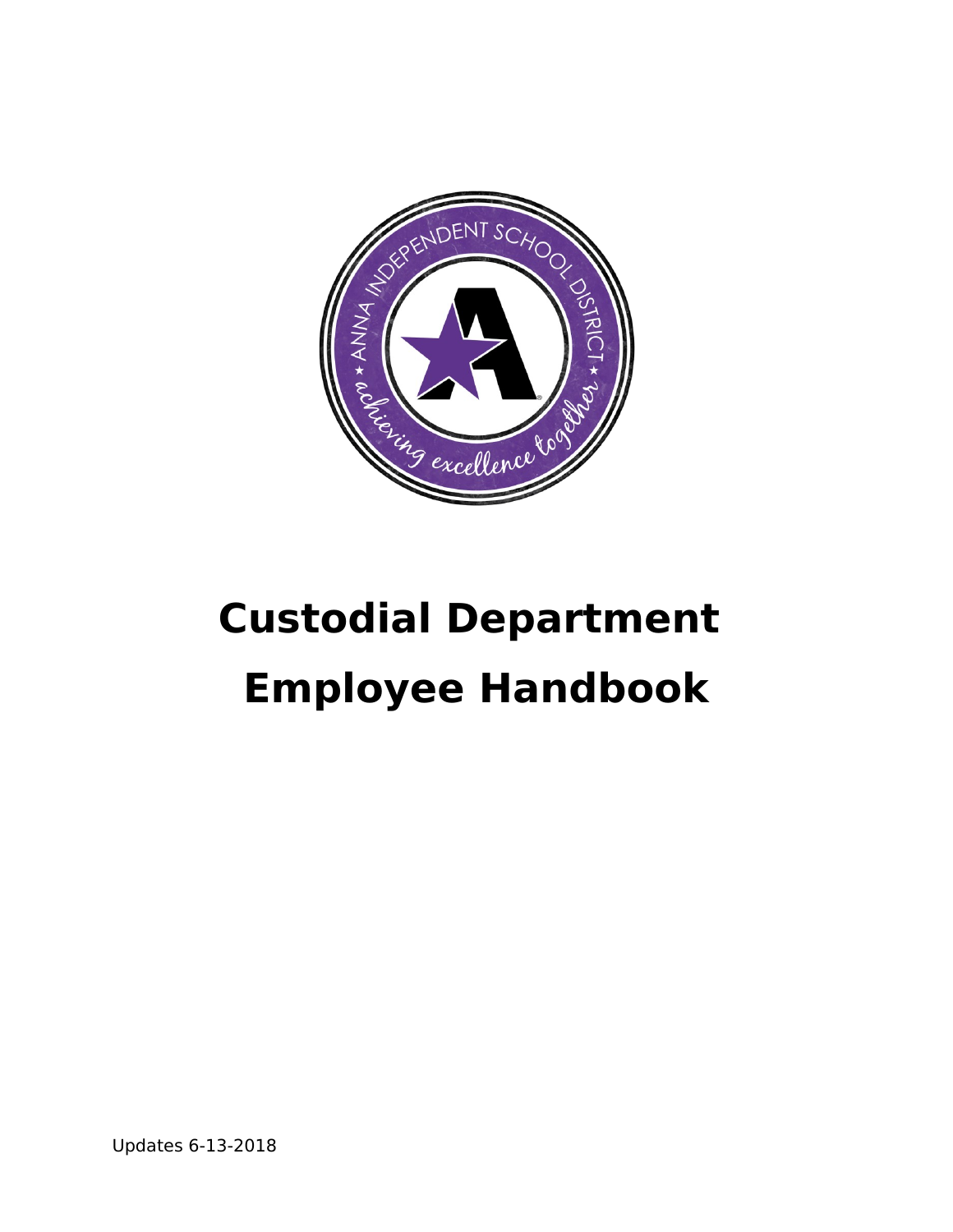## **INTRODUCTION**

## **ORGANIZATION**

The Custodial Superiors has overall responsibility for the operation of the Custodial Department.

The best and most immediate source of information about your job and Anna ISD is your direct supervisor. Your supervisor is the person you should rely on in job related matters. Do not hesitate to ask questions or request assistance. Your supervisor has the answer, or can get it for you- that is part of their job. Another part of your supervisor's job is directing work activities and making sure that the job is performed efficiently and according to the highest standards set by Anna ISD. If you see a better way of performing a task, discuss it with your supervisor. Your viewpoint is important and your supervisor will appreciate your input. Honest and open communication is essential to developing a good working relationship with your supervisor.

## **LICENENSED TRADE PERSONNEL**

All trade personnel hired, who hold a specialized license required by their position with the District, will be responsible for keeping their license current. Anna ISD will pay the license fee for an employee if the license is required for the employee's position with the District. If a license lapses due to the employee's negligence, any penalty/fee incurred due to the failure to timely apply for the license will be at the employee's expense. Special trade employees are not exempt from other duties assigned by the Supervisor or Director outside the licensed trade areas.

# **UNIFORMS & PERSONAL APPEARANCE**

In school business, personal hygiene and appearance are extremely important to maintain a professional appearance. A well-groomed employee in a clean uniform immediately creates a favorable impression of the services we perform. Our Board Members, staff, parents and students rightly expect us to maintain strict standards of cleanliness. All service employees shall wear clean uniforms and maintain a high degree of personal hygiene while on duty.

- 1.) In order to maintain a high degree of professionalism and uniformity, Anna ISD has established a required work uniform. All employees in the Maintenance Department are required to wear:
	- a. Pants
	- b. AISD shirts provided by the district. (Black, grey, purple polo shirts or shirts that represent Anna ISD.)
	- c. Closed-toe shoes at all times.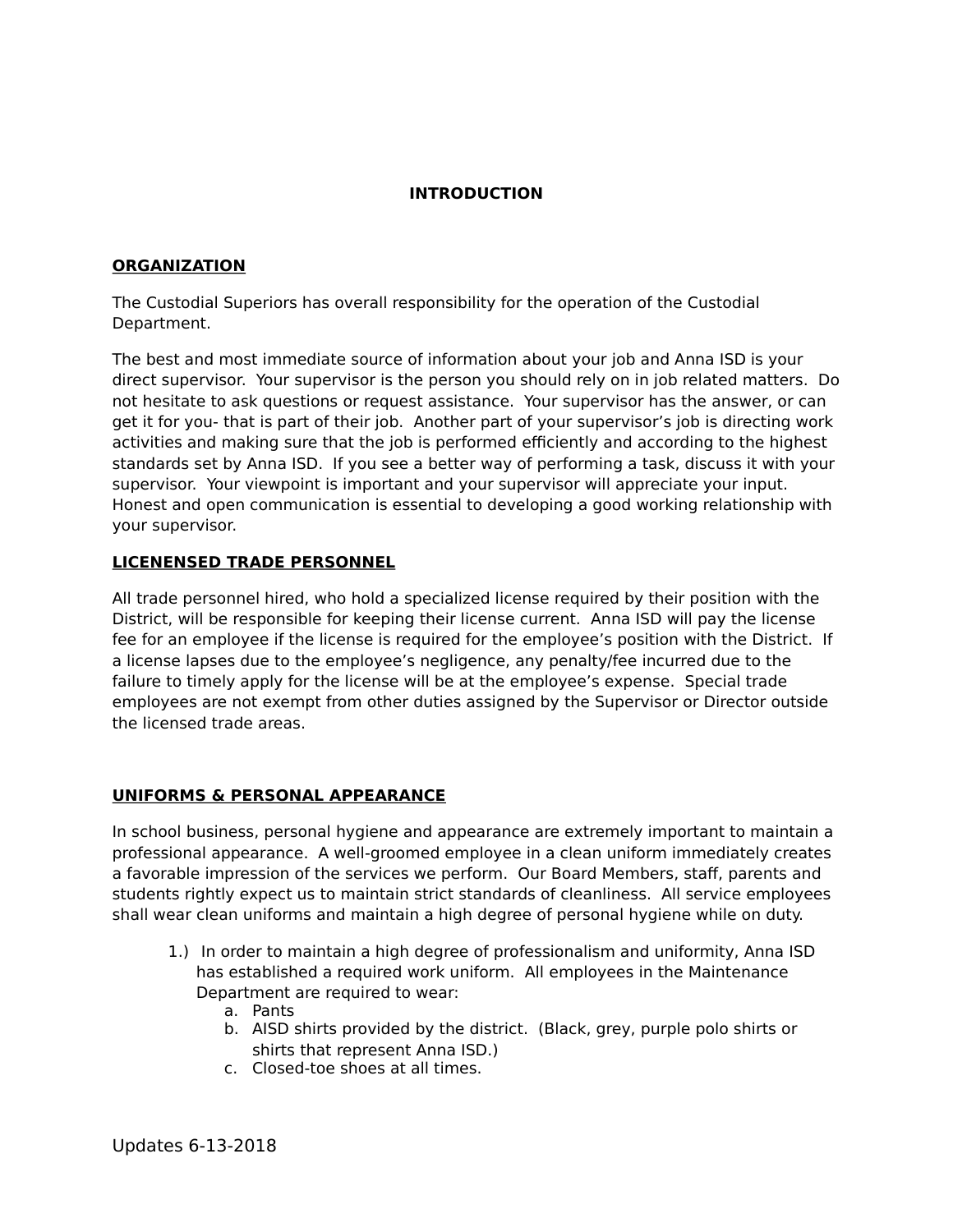Uniforms are to be kept clean and pressed. Failure to maintain a professional appearance can result in the employee being sent home to change into appropriate attire. The employee will not be paid for this time off the clock. Repeated failure to meet uniform standards will result in disciplinary action.

- 2.) District ID badges must be visible at all times during work hours. Employees will not be allowed to clock in or report for work until they can provide a current badge.
- 3.) New employees are required to wear long pants and either a button up shirt or colored T-shirt.
- 4.) Hair length must be above the collar or kept in a manageable hair style that does not cause a safety concern (kept in a bun, pony tail or updo). Beards and mustaches must be neatly trimmed and properly groomed at all times with the remainder of the face clean-shaven.
- 5.) Head covering will be school logo hats only, coverings such as bandanas, towels, and scarves will not be allowed. Religious head coverings are acceptable.
- 6.) Piercings: See Safety Section"

# **GENERAL INFORMATION**

## **COMMUNICATION**

At Anna ISD, we believe that communication is a "two-way street" and we encourage supervisors and employees to communicate with each other. We want our employees to know and understand the reason why things are being done in a certain way and the reasons for various rules or changes in methods of operation. We are convinced that a wellinformed employee is a better employee.

We would also like your ideas and suggestions as to how we can improve our operation. Many times the person doing the job is in the best position to recognize betters ways of doing the job or a task. Finding better ways of operating will help provide better service for our customers, improve efficiency, and in the long run, make all of our jobs more satisfying and rewarding.

Each school has bulletin board for new procedures, memos, changes in work schedules, and other notices, which might affect your work. Keep yourself up-to-date on our operations, as they may affect you. If you encounter any problems or need additional information to carry out your responsibilities, please speak with your supervisor.

# **ORIENTATION/PROBATION PERIOD**

We want you to become familiar with your job and work environment as soon as possible. An initial training/orientation/probationary period has been established to provide both of you and the District an opportunity to determine if the job is the right fit for you. To help you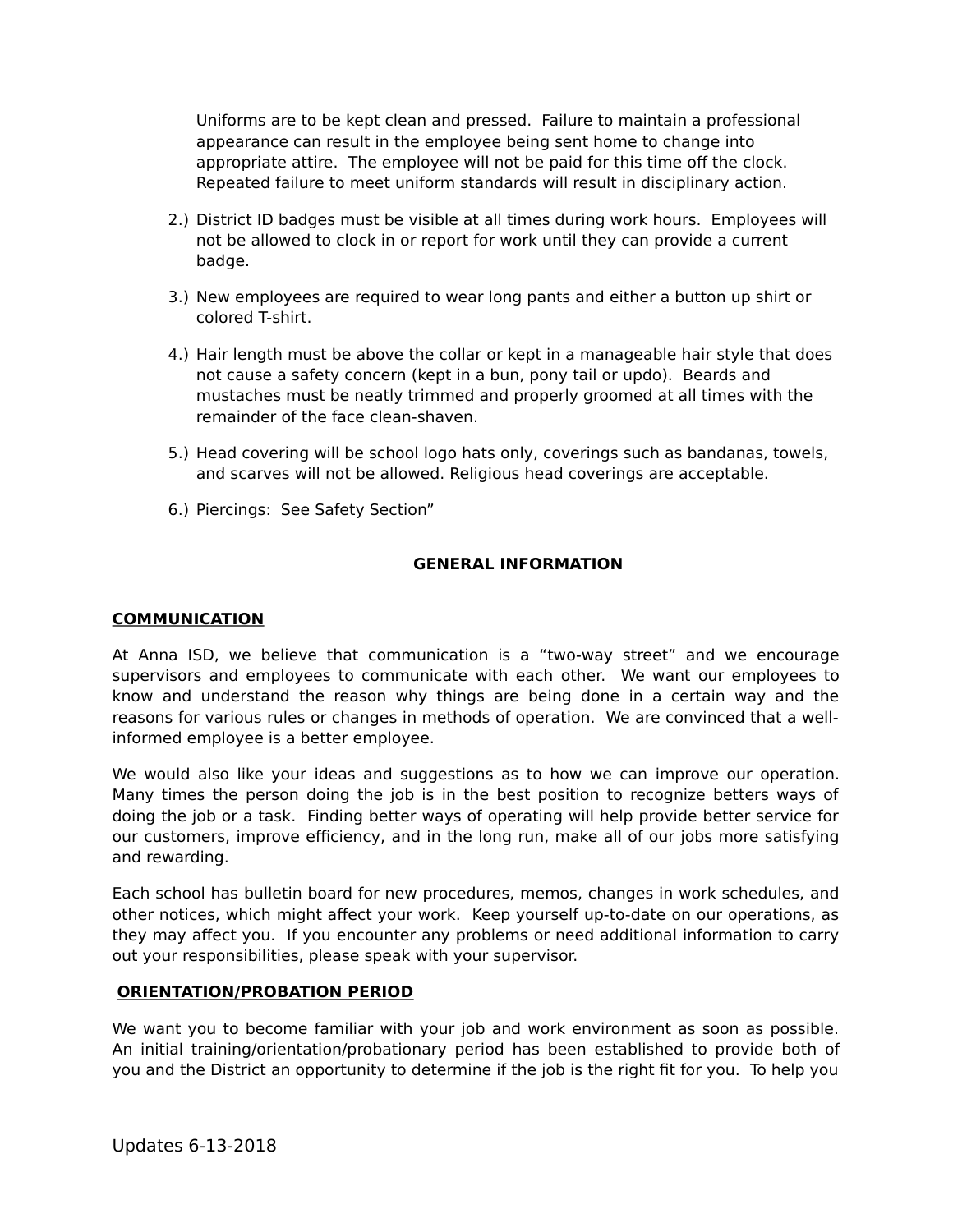get started, your supervisor will discuss your job responsibilities with you and familiarize you with your new job.

The training/orientation/probationary period is typically 90 days, but the Custodial Supervisor can extend it during your initial training. During your training/orientation period, your progress will be reviewed and any necessary adjustments, revisions, or employment action, including termination, will be made or taken. Be sure to take full advantage of this opportunity to ask questions and openly discuss any concerns you have with your supervisor. Any type of stipend or allowance will not go into effect until the probationary period is concluded.

# **TRAINING**

Generally, your training will take place on the job, and will be ongoing as long as you are with Anna ISD. In addition to the instruction received from your supervisor, you will learn from fellow employees and from observation.

Other training sources might include films, manuals, and formal instruction. Anna ISD recognizes its obligation to provide the opportunity for greater development and achievement through training. We encourage employees to approach any training provided in a positive manner with a spirit of both enthusiasm and cooperation.

Training classes can be covered by the District's policies for 'Professional Days', and certain classes or sessions might be eligible to be paid workdays. In all cases, paperwork must be filled out and signed by the Assistant Superintendent of Operation prior to class enrollment. All changes incurred by the employee prior to written approval will not be eligible for reimbursement.

Certifications are not a guarantee of higher salary.

Use of District vehicles or resources to attend training may be allowed in certain circumstances, but prior written approval by the Assistant Superintendent of Operations will be required.

#### **HEALTH, HYGIENE AND SANITATION**

- 1.) Personal cleanliness and hygiene are important in the school environment and must be maintained while you are at work.
- 2.) Cover minor skin rashes, scrapes or cuts completely with an antiseptic preparation. Visit the school nurse if necessary.
- 3.) The District makes available, to all employees, various immunizations at different times of the year. Immunizations routinely available are Flu and Hepatitis B. You will be advised of scheduled times to receive these immunizations.

# **SAFETY**

Anna ISD is dedicated to ensuring the safety of all employees because you are our most valuable asset. Each of us must be dedicated to the principle that "all accidents are preventable".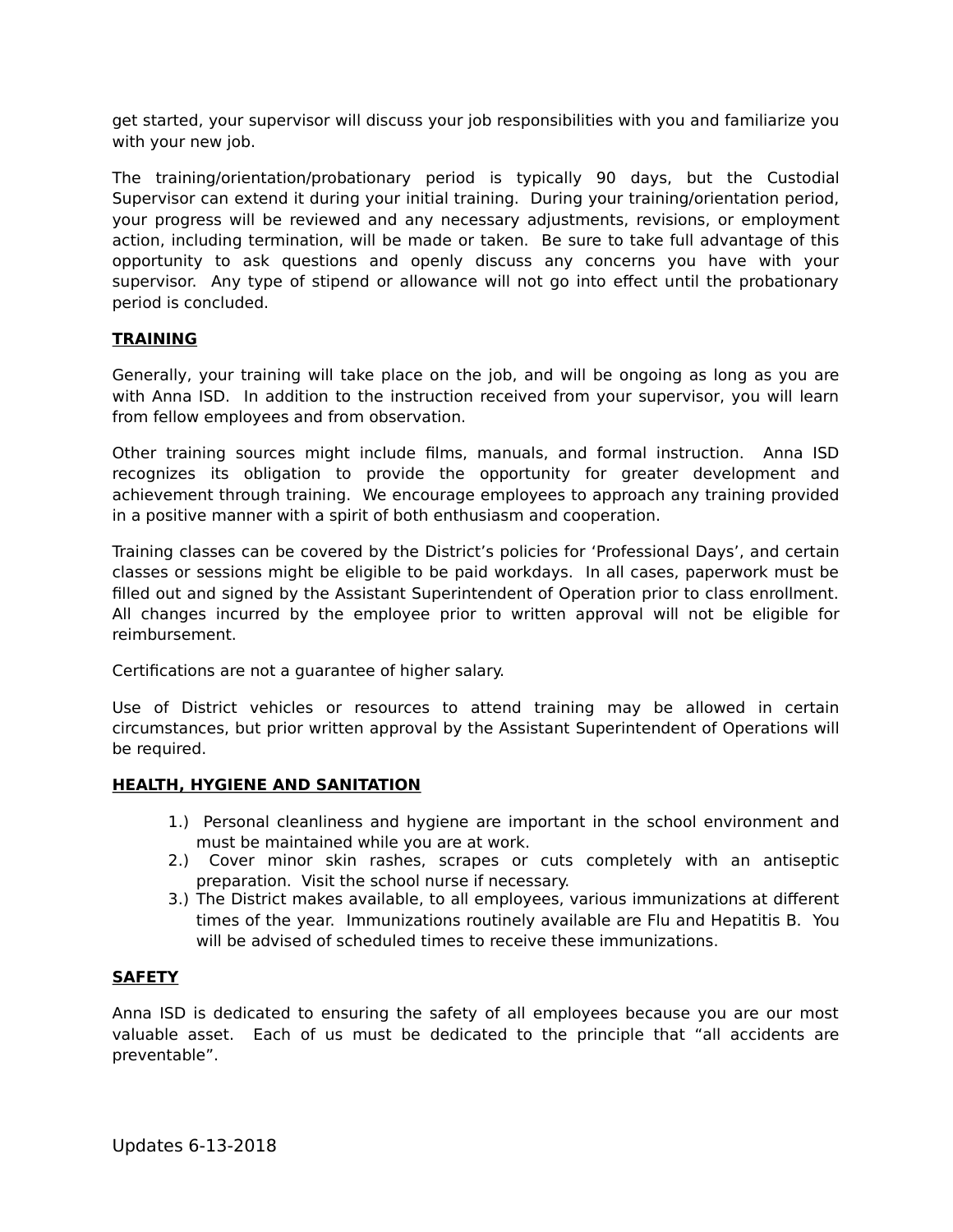General Safety Rules have been established and will be strictly enforced to reduce the potential of injuries. It is every employee's responsibility to familiarize themselves with these rules:

- 1.) Report all unsafe conditions to your supervisor immediately.
- 2.) Immediately report all accidents to your supervisor. Your supervisor will assist you in filing our an accident report describing the accident. If your supervisor is not readily available, report injuries to the Office of Support Service. If you need medical treatment, you should immediately visit the nurse if available.
- 3.) Failure to report a work-related injury can result in a denial of claims or worker's compensation.
- 4.) Learn and understand the proper procedures for your job. If you are not sure you thoroughly understand the proper procedures for your job, ask your supervisor for further instructions.
- 5.) Never use any equipment until you are trained in its use.
- 6.) Practice safe lifting techniques:
	- $\bullet$ Be sure you have good footing and remove greasy substances from your hands.
	- Lift with your legs in a smooth, even motion.
	- $\bullet$ When making a lift from the floor, keep your arms and back as straight as possible, bend your knees, lift with the powerful muscles in your legs.
	- When lifting from an elevation, such as a table or shelf, bend your knees and bring the object as close to your body as possible, 'hug it' to you keeping your back straight and lift with your legs.
	- $\bullet$ When the weight is too heavy or bulky for you to lift without straining, get help. Remember: "Using your head saves your back."
- 7.) When storing materials on shelves, always place the heavier, bulkier materials on the lower shelves. Use a stepladder or step stool for obtaining materials from storage or upper shelves. Never climb on boxes, storage racks, crates, tables or chairs.
- 8.) Materials dropped or spilled on the floor should be cleaned up immediately, using the appropriate method. Safety is everyone's responsibility.
- 9.) Do not attempt to repair or adjust equipment. Report any faulty equipment to your supervisor.
- $10.$ Use a broom or brush and pan to sweep up pieces of glass. Never pick-up broken glass by hand and remember to dispose of it in a container suitable for broken glass.
- $11.)$ Unplug all electrical machinery before cleaning or adjusting. All equipment should be in the "off" position before being plugged into an outlet.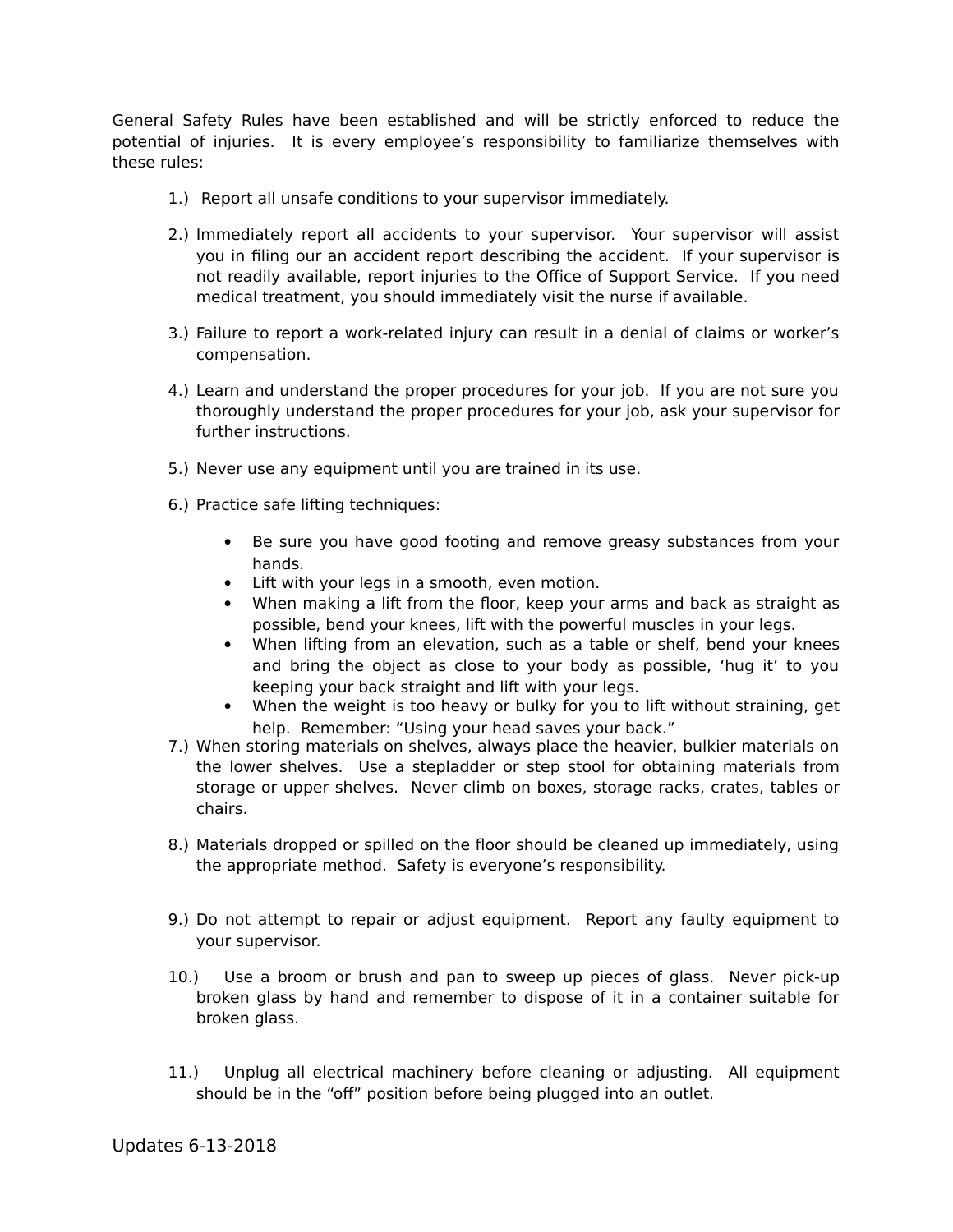- $12.$ Be careful when going through doorways and around corners.
- $13.)$ Keep hallways and aisles clear
- When using chemicals, make sure the containers are properly labeled and are  $14.$ closed after each use. Always return any chemicals to their proper storage area after each use. Be sure to read and follow labels for proper mixing and storage instructions. Do not leave carts containing chemicals unattended. You must wear safety glasses and gloves when you are working with chemicals.
- Be aware of all caution signs. A "caution wet floor" sign must be heeded.  $15.$ This means that the area is slippery and that you must use extreme caution when walking through the area.
- $16.$ When using power tools, wear appropriate eye, ear, and body protection.
- $17.)$ Never back a vehicle without checking for clearance. Anyone operating a vehicle must have proper driver licenses and permission.
- 18.) Never leave your keys in a vehicle.
- Any type of piercing (ear, nose, etc.) is considered a safety problem. When  $19.$ working with tools, equipment, electricity or any type of moving parts, a piercing can potentially be a safety problem and are therefore not allowed. Ear rings are acceptable, but must be small stud type earrings.

Your supervisor will train you in safety procedures for your particular job. The best rule of thumb is to "use common sense." If in doubt, stop immediately and ask or call your supervisor for assistance.

# **ATTENDANCE**

The ability to provide our students, faculty, staff, and quests with the highest level of service is directly related to each individual employee's success in performing their scheduled tasks. When individuals call to inform their supervisor that they will be tardy or absent from their scheduled shift, the tasks assigned to the missing individuals must now be completed by other employees. Therefore, it is important to advise your Supervisor as far in advance as possible of an impending absence. In addition to contacting your Supervisor, if possible, the employee should use the District's online AESOP system to inform them of your absence. If this is not possible, or you do not have access to internet, you can contact either Julie Schwanke at 972-924-1022, or Nisa Stewart in Human Resources at 972-924-1042, to inform them of your absence. You will need to identify the reason for your absence, and if you plan to use a 'sick' day or a 'personal' day. No details are required. This allows management to make contingency plans in case of extended absences.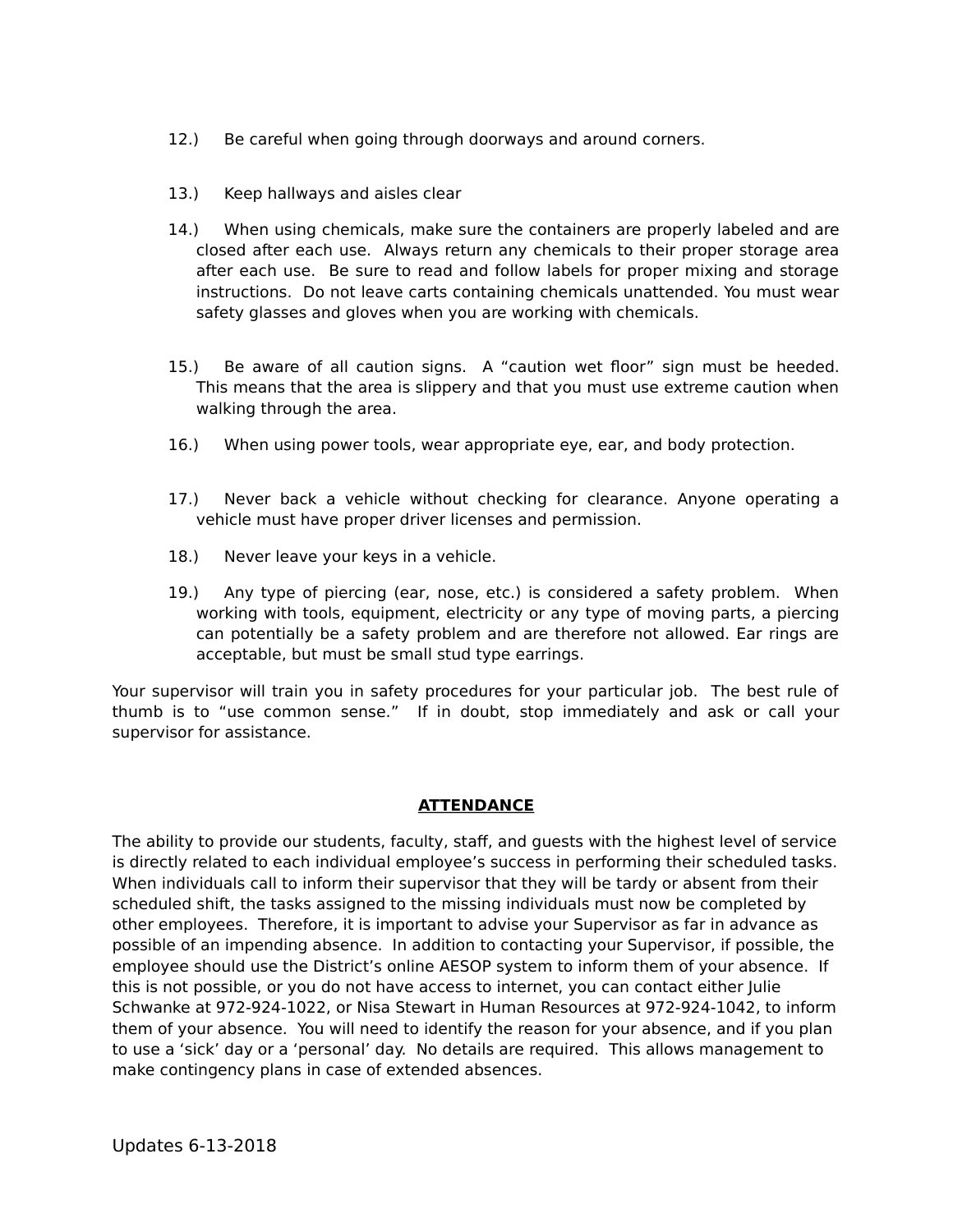Requests for vacation days are required to be submitted to the Custodial Supervisors at least 10 working days prior to the requested date. Normal vacations are scheduled for one week in the summer months and about one week during Christmas Break or Spring Break. Only the Supervisors may make any exceptions to this rule.

State personal days and Comp days earned must be submitted in writing 48 hours prior to the requested day. Only the Supervisor may make any exceptions to this rule.

Sick days do not have to be approved in advance.

Please keep in mind that there may be times when vacation requests cannot be granted. As a general rule, no more than 10% of the workforce should be off on scheduled vacation at any one time. In addition, since we schedule special projects for times when school is not in session, scheduled projects may affect whether or not your vacation request will be approved.

Vacation/Comp days cannot be used in the last week before the start of the new school year. Vacation requests submitted during this time will not be allowed.

## **TIME CLOCK PROCEDURES**

All employees are required to record their time on the job. Each employee will clock in and out using the time clock and their ID card. Once you are clocked in, you must report to work immediately. Any personal business must be taken care of before you clock in.

All employees are required to clock in promptly at the beginning of your shift, and clock out at the end of your shift. Employees should clock in at the time their shift begins, Early clock in must be authorized by the Custodial Supervisor.

#### **TIME RECORDS**

Accurate time records are important. When you start work, you will be shown the proper procedures for recording your time worked. As discussed above, the method of recording your hours shall require you to use a time clock. Employees are expected to work the hours that they are scheduled. Hours worked in excess of your regularly scheduled hours require prior approval (see "Overtime Compensation" section). AISD uses a paper system to note hours, if the electronic systems malfunctions. The paper system can also be used for overtime hours with the approval of the Custodial Supervisor.

Please observe the following procedures regarding your time records:

- 1.) Record your scheduled start time after you are in proper uniform and are ready to begin work.
- 2.) Record the ending time when your schedule is finished or you leave work.
- 3.) If you forget to record your time, your direct supervisor must approve your time.
- 4.) Time errors must be reported immediately to your direct supervisor.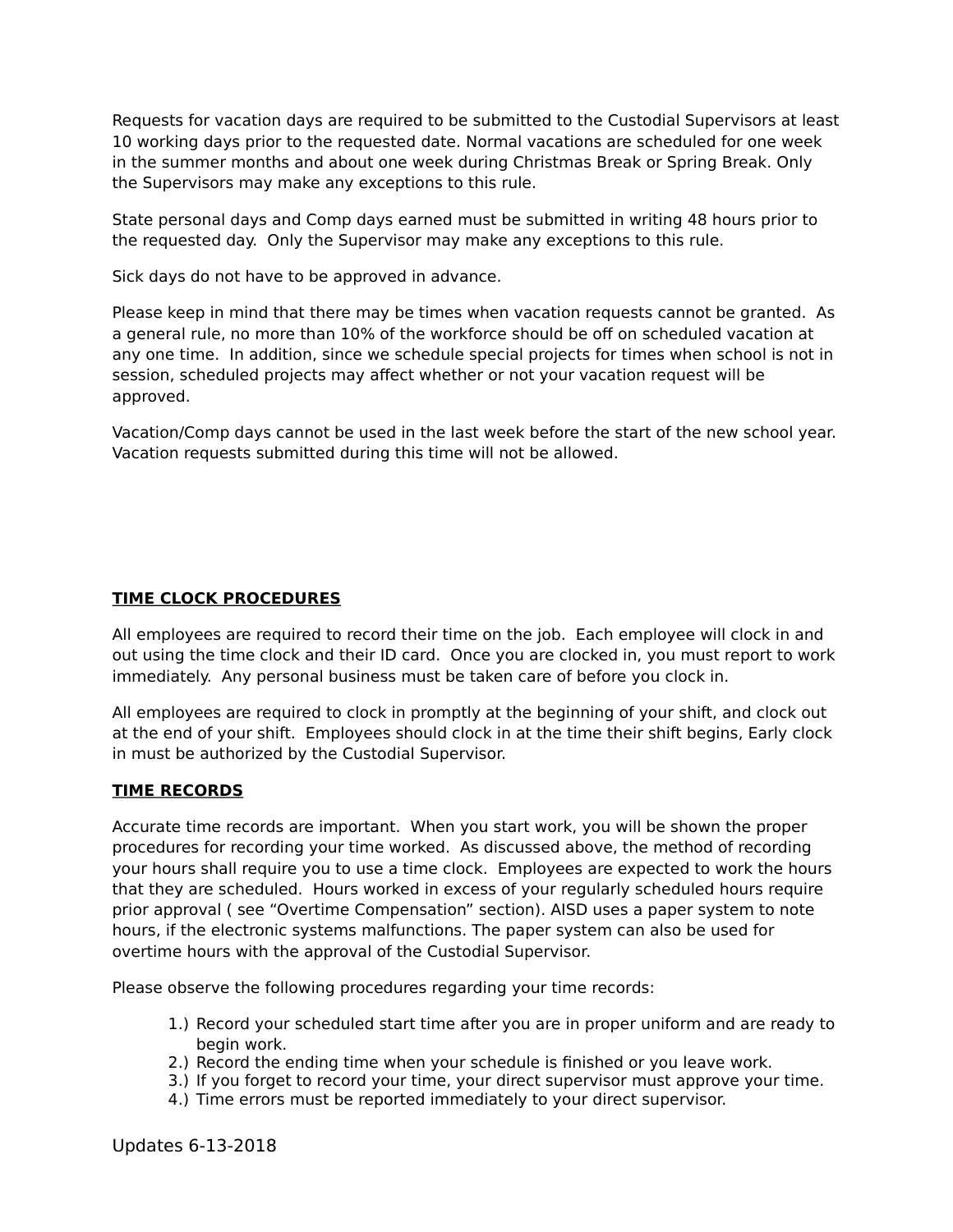- 5.) Custodial Supervisor must approve any corrections or changes to your recorded time
- 6.) An employee is authorized to record only his or her time. Recording time for another employee or asking an employee to record time for you will subject both employees to disciplinary action or termination.

## **WORK HOURS**

The normal shift hours for the Custodial Department are

Elementary- 6:30-3:00, 11:00-7:30, 2:30-11:00

Secondary- 7:00-3:30, 11:00-7:30, 3:00-11:30, with a 30 minute lunch break.

Some Custodial employees will work modified shift hours as determined to be in the best interest of the District.

Shift hours for employees will be modified during the summer and holiday times.

Normal vacations shifts 7:00-4:30 and 2:25-11:55

Summer shifts will be assigned (Monday-Thursday, Tuesday-Friday, Wednesday-Saturday)

All employees are required to work a full 8 hours daily unless permission is given by an Custodial Supervisor. Leaving early for breaks or lunches is not permitted. Two 15-minute breaks and a 30 minute lunch are allowed by the District. The breaks are started when the employee leaves the campus or project, not when the employee arrives at their destination. Any personal business must be attended to during breaks.

# **TOBACCO**

The use of tobacco products of all kinds, or electric cigarette devices on any District property or District vehicle, is a violation of Anna ISD Board policy and State Law. See District Board Policies DH (Legal) and DH (LOCAL); TEX.EDUC.CODE 38.006 Failure to comply with this law could result in adverse employment action including termination of employment or other disciplinary actions.

# **PAY**

Your payroll direct deposit stubs and paycheck receipt will be delivered to you Anna ISD email account for each pay period these record may also be access through TxEIS Staff Portal. If someone else will be receiving your payroll direct deposit stub, notify your supervisor and the business office.

Overtime pay is paid after the pay period has passed and processed (2-3 weeks).

#### **OVERTIME COMPENSATION**

The Fair Labor Standards Act ("FSLA") mandates that all nonexempt employees in the District must be compensated (overtime pay or compensatory time) at one and one-half times their regular rate for any time worked in excess of 40 hours in a workweek. By policy, the District may require an employee to be compensated by time off rather than pay. The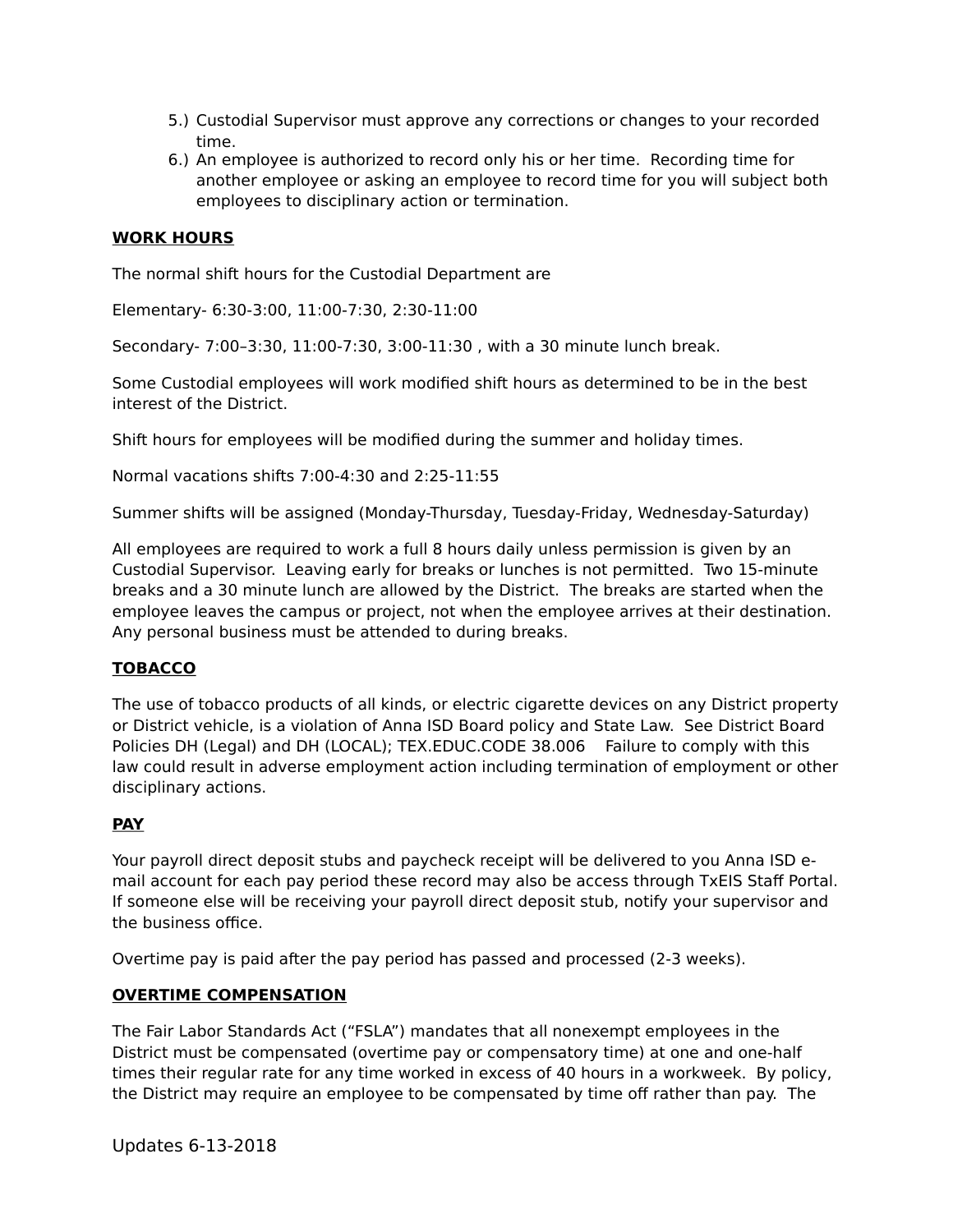Act also requires the District to maintain records of time worked for these staff members. It is critical that employees accurately reflect total hours worked on a weekly basis.

It is the policy of Anna ISD to keep overtime work to a minimum. However, there will be times when overtime work is required. The District requires that employees obtain authorization to perform work beyond 40 hours, prior to that work being performed. Overtime work **must** have prior approval by the Custodial Supervisor. Any employee, who knows he will need to work overtime, should clock in and clock out through the Veritime system. There will also be instances when overtime is not planned, such as emergencies or on-call situations, in which case, prior authorization will not be required. In accordance with FLSA, overtime wages will be paid at the rate of one and one-half (1-1/2) times your normal hourly wage for all hours worked in excess of forty (40) hours per week. Holiday, vacation, sick, and benefit hours do not count towards overtime, only hours actually worked.

Reprimands or directives will be issued to employees who violate the requirements to obtain prior authorization to perform work beyond 40 hours.

During overtime shifts, the standard 15 minute breaks and at least 30 minute lunch are required. It is not permissible to work straight through the day without taking breaks. This is due to FLSA regulations.

# **CORRECTING PAYROLL ERRORS**

When you receive your direct deposit payroll stub, it is your responsibility to verify that all information is correct. If there is an error in your name, your social security number, or any incorrect deductions, etc., you should contact the Custodial Supervisor immediately. The Custodial Supervisor will report the issue to the Office of Support Services and resolve the issue with the Business Office. If necessary, a meeting will be scheduled with the Business Office to review the problem.

# **PERSONNEL RECORDS**

It is important to both you and Anna ISD that your personnel records be correct and up-todate. It is your responsibility to notify the Human Resources office of any changes in your name, address, telephone number, and number of dependents.

# **TERMINATION OF EMPLOYMENT**

It is important to leave an employer in good standing. Two weeks notice must be given in writing when you are terminating your employment with Anna ISD. Your eligibility for rehire will be based on your performance and the length of termination notice that you provided to Anna ISD. Any person who leaves their employment with Anna ISD will be required to turn in any keys issued to them or in their possession (including vehicle keys), their badge, and their uniforms before that employee's final check will be released.

It should also be understood that vacation, state and sick days provided by the District are provided in advance, and terminating employment with the District may result in the loss of

Updates 6-13-2018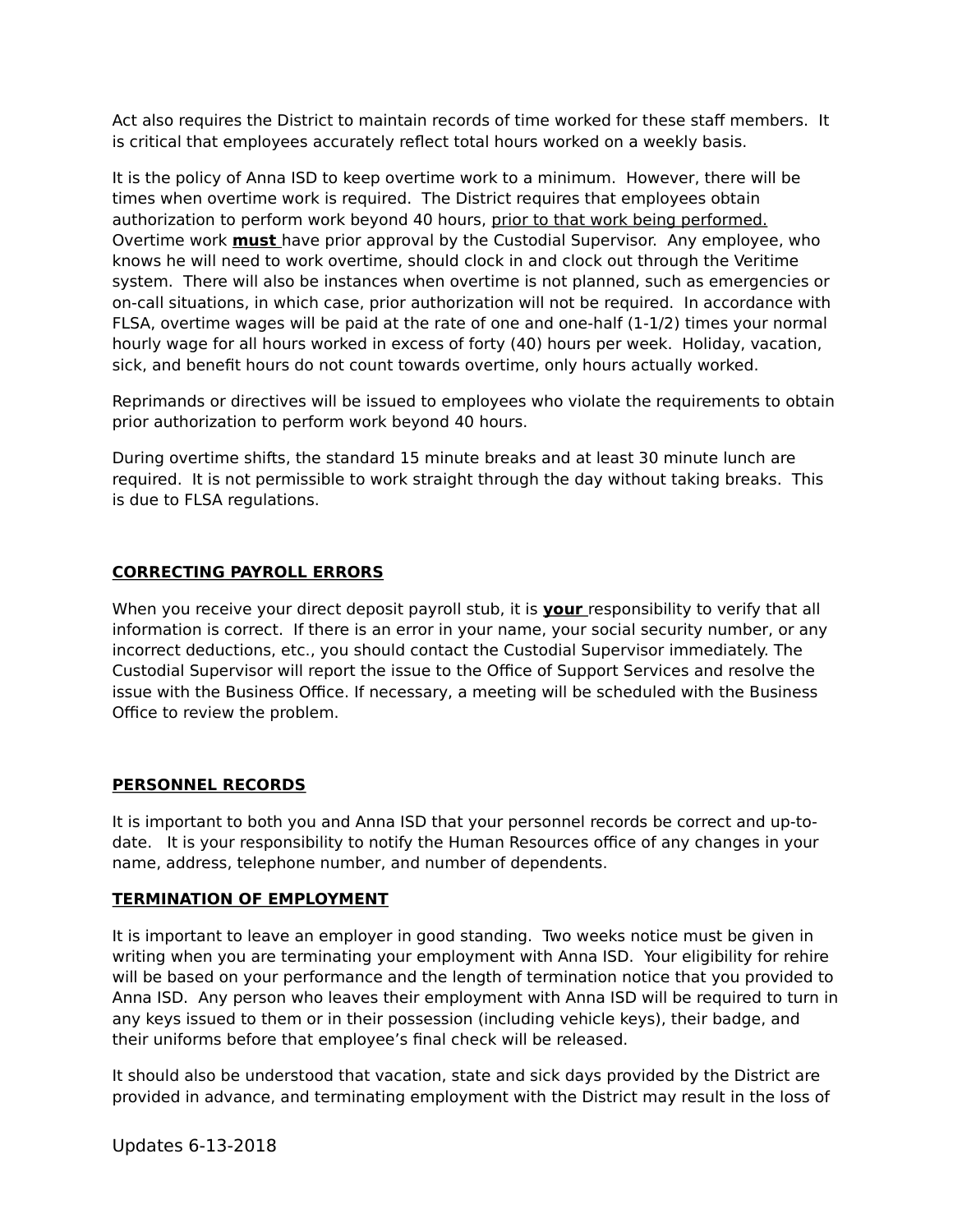pay in the final check. The cost of any unreturned items issued to the employee may also be recouped from the employee's final check. Anna ISD does not pay for accrued leave at the time an employee terminates his/her employment with the District.

You will be employed on at at-will basis in accordance with District Board Policies DCD (LEGAL) and DCD (LOCAL). At-will employees may be dismissed at any time for any reason not prohibited by law or for no reason, as determined by the needs of the District. At-will employees who are dismissed shall receive pay through the end of the last day worked.

# **VEHICLES AND EQUIPMENT**

Any District employee, who operates a District vehicle, has certain responsibilities regarding care and maintenance of that vehicle. Any employee driving AISD vehicles must be properly licensed to operate the vehicle. Illegal operation of district vehicles is cause for termination.

MOWERS AND TRACTORS: Any employee who operates a mower, tractor or other piece of equipment has responsibility for care and maintenance of that equipment while they are using it. The operator should check the tires, belts and fluids before operating it. Care should be taken by all District employees to operate any vehicle or equipment in a safe and responsible manner. Employees who damage vehicles or equipment because of neglect or failure to observe proper care or operating practices will receive written reprimand for damaging equipment. Any damage or problem should be reported immediately for safety and to make proer repairs.

ACCIDENTS: Any accidents will go in the employee's District file, and may be referenced during reviews. Multiple accidents may result in the loss of driving privileges, or termination of your employment with the District. Accidents involving District property will result in drug testing of the employee in accordance with District policy.

District vehicles, equipment and tools are for the exclusive use of District employees in the performance of work for the District. The borrowing of District vehicles, equipment or tools for personal use is strictly prohibited. Vehicles cannot be taken outside of Anna city limits without approval from a supervisor.

Vehicles and equipment will be fueled using Anna ISD fuel distribution center. Fuel can be used for vehicles and equipment owned by Anna ISD only.

Use of District facilities for personal use is strictly prohibited.

#### **SURPLUS AND SCRAP MATERIALS**

Under no circumstances will it be allowable for employees to take attic stock, surplus or scrap materials for their personal use.

Any items left in lockers, classrooms, or other facilities will be given to the Administrator in charge of the area to determine, if the items are trash, auction items, or charitable donations.

# **WORK ORDERS**

**Updates 6-13-2018**